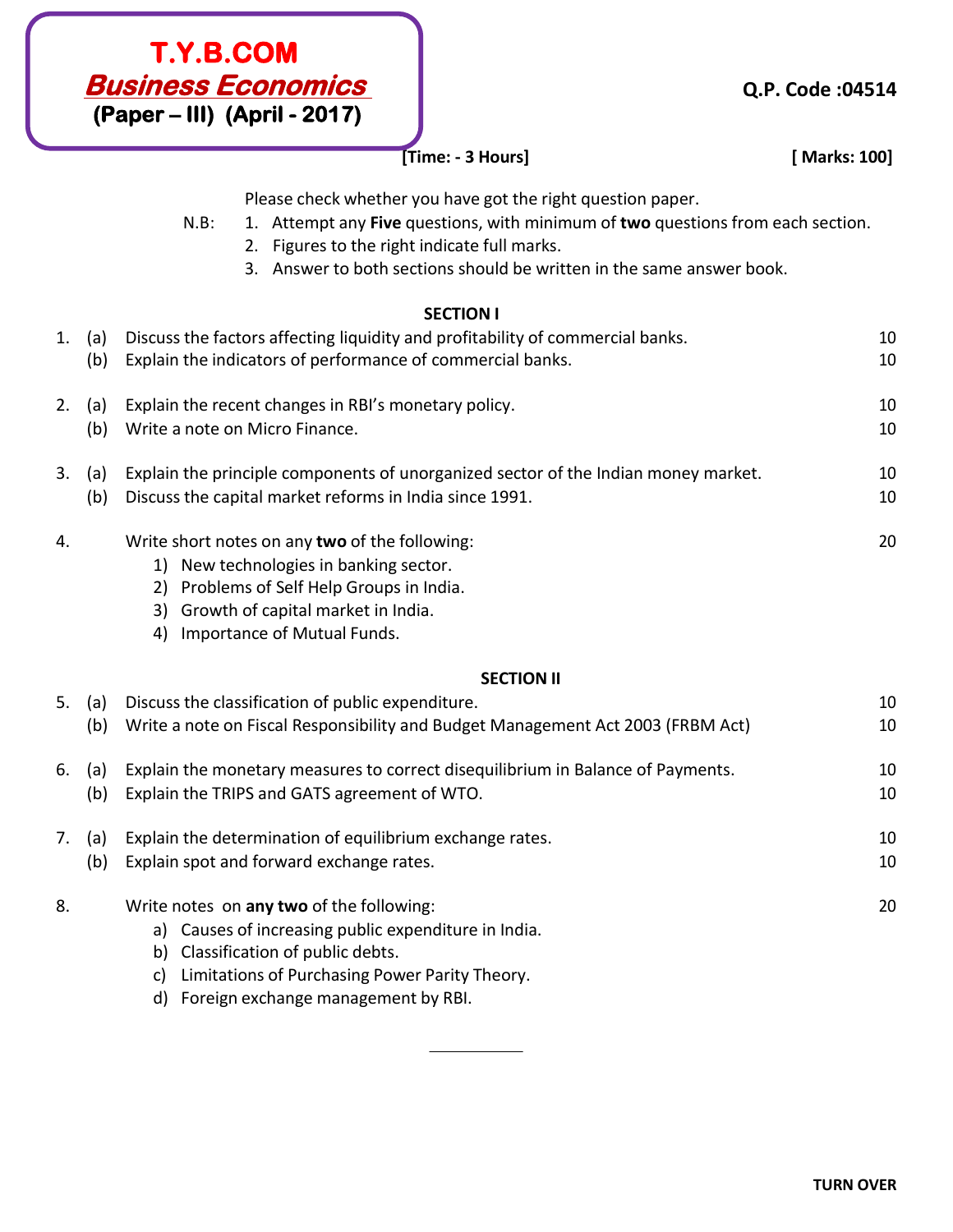## (मराठी रुपांतर)<br>(वेळ – ३ तास

सुचनाः

१. कोणतेही **पाच** प्रश्न सोडवा, प्रत्येक विभागातून कमीत कमी **दोन** प्रश्न सोडवा.<br>२. उजवीकडील अंक प्रश्नांचे पूर्ण गुण दर्शवितात.

गुण : १००

|                 |    | ३.  दोन्ही विभागांची उत्तरे एकाच उत्तरपत्रिकेत लिहा.                                   |    |  |  |  |
|-----------------|----|----------------------------------------------------------------------------------------|----|--|--|--|
| विभाग १         |    |                                                                                        |    |  |  |  |
| $\mathcal{S}$ . |    | ्अ)   व्यापारी बॅकाच्या तरलता व लाभप्रदता यावर परिणाम करणऱ्या घटकांची चर्चा करा.       | 80 |  |  |  |
|                 | ब) | व्यापारी बँकांच्या कामगिरीचे निर्देशंक स्पष्ट करा.                                     | 80 |  |  |  |
|                 |    | २.   अ)   भारतीय रिझर्व्ह बॅकच्या चलन विषयक धोरणातील अलिकडच्या काळातील बदल स्पष्ट करा. | 80 |  |  |  |
|                 | ब) | सूक्ष्म वित्त यावर टीप लिहा.                                                           | 80 |  |  |  |
| ३.              |    | अ) भारतीय नाणेबाजाराच्या असंघटीत विभागातील प्रमुख घटकांचे स्पष्टीकरण करा.              | 80 |  |  |  |
|                 | ब) | भारतातील भांडवल बाजारात १९९१ पासून सुधारणांची चर्चा करा.                               | 80 |  |  |  |
|                 |    | ४.   खालीलपैकी <b>कोणत्याही दोहोवर</b> टिपा लिहा.                                      | २० |  |  |  |
|                 | अ) | बॅकीग क्षेत्रातील नव तंत्रज्ञान.                                                       |    |  |  |  |
|                 | ब) | भारतातील स्वयंसहाय्यात गटांच्या समस्या.                                                |    |  |  |  |
|                 | क) | भारताच्या भांडवल बाजारातील वृध्दी.                                                     |    |  |  |  |
|                 |    | ड) परस्पर निधीचे महत्त्व.                                                              |    |  |  |  |
|                 |    | विभाग २                                                                                |    |  |  |  |
| ५.              |    | अ) सार्वजनिक खर्चाच्या वर्गिकरणाची चर्चा करा.                                          | 80 |  |  |  |
|                 | ब) | वित्तिय जबाबदारी आणि अंदाजपत्रक व्यवस्थापन कायदा २००३ यावर टीप लिहा.                   | 80 |  |  |  |

|  | ६. अ) व्यवहारशेषातील असमतोल दुरुस्त करण्याचे मौद्रीक उपाय स्पष्ट करा.    | १० |
|--|--------------------------------------------------------------------------|----|
|  | ब) हिप्स आणि गॅट्स या जागतिक व्यापार संघटनेच्या तरतुदीचे स्पष्टीकरण करा. | १० |
|  | ७. अ) संतूलित विनिमय दराचे निर्धारण स्पष्ट करा.                          | १० |

| $\mathbf{y} = \mathbf{y} = \mathbf{y} = \mathbf{y} = \mathbf{y} = \mathbf{y} = \mathbf{y} = \mathbf{y} = \mathbf{y} = \mathbf{y} = \mathbf{y} = \mathbf{y} = \mathbf{y} = \mathbf{y} = \mathbf{y} = \mathbf{y} = \mathbf{y} = \mathbf{y} = \mathbf{y} = \mathbf{y} = \mathbf{y} = \mathbf{y} = \mathbf{y} = \mathbf{y} = \mathbf{y} = \mathbf{y} = \mathbf{y} = \mathbf{y} = \mathbf{y} = \mathbf{y} = \mathbf{y} = \mathbf$ |  |
|------------------------------------------------------------------------------------------------------------------------------------------------------------------------------------------------------------------------------------------------------------------------------------------------------------------------------------------------------------------------------------------------------------------------------|--|
| ब)   हजर आणि वायदा विनिमय दर स्पष्ट करा.                                                                                                                                                                                                                                                                                                                                                                                     |  |